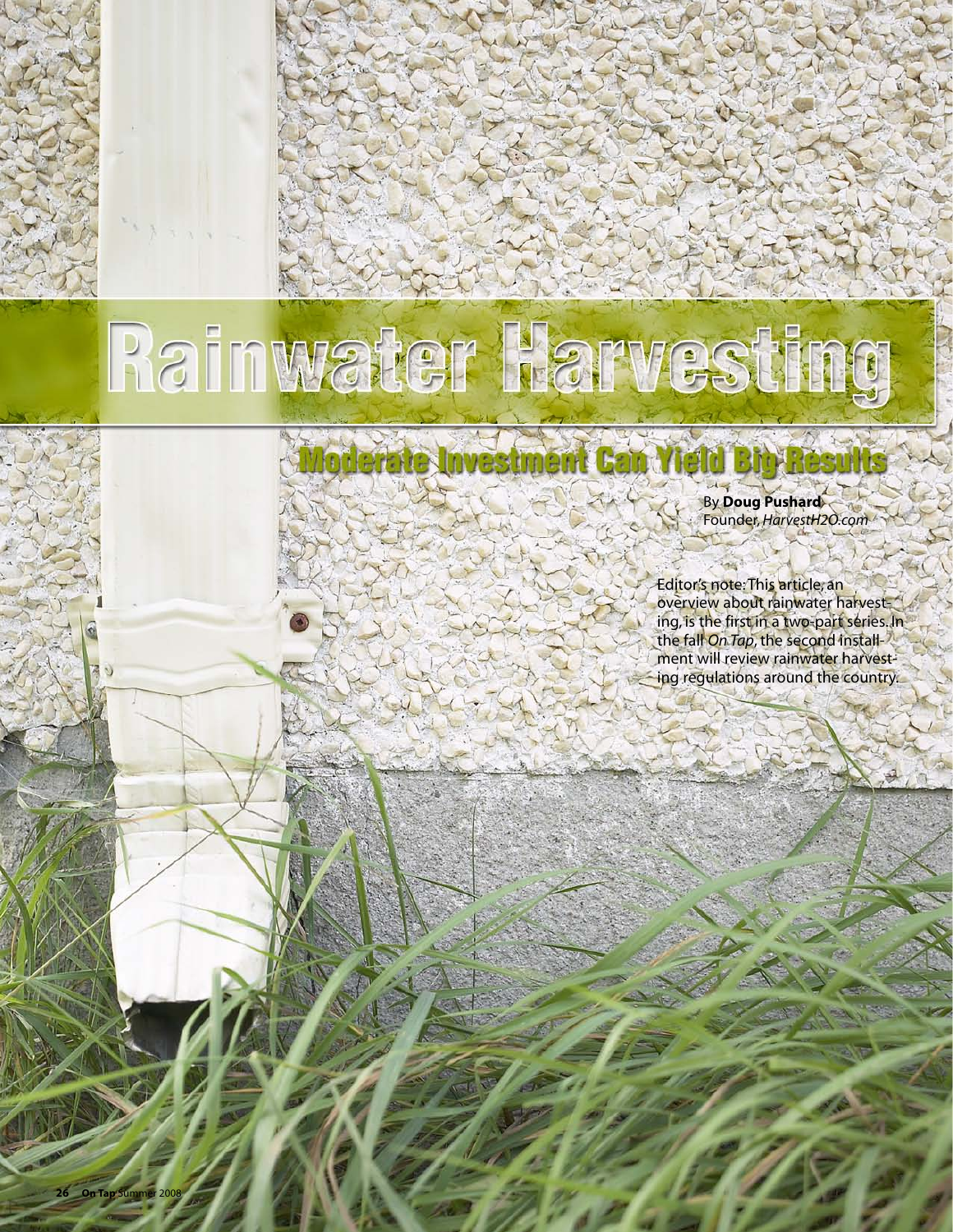aybe you've heard something about rainwater harvesting and you're intrigued. Or maybe you've already decided to invest in a rainwater harvesting system. What do you need to know before you start? Where can you go for more information? What questions do you need to answer before harvesting rainwater? Let's start at the beginning. **M**

#### **Why should I harvest the rain?**

If you live in a rural area or an area where drilling a well is prohibitively expensive, rainwater catchment may be the only real option. Even in locations where wells or municipal water hookups already exist, there's a growing list of other reasons to consider rainwater harvesting. For example, a new building development or fear of declining water quality may lead you to consider adding a rainwater harvesting system. Concerns about the impending impact of global warming may be another reason to consider a system. Global warming is expected to increase the severity of storms, potentially increasing runoff, and causing local wells and aquifers to run dry faster. Also, rainwater is lower in "hardness" (i.e., has a lower mineral content) than normal tap or well water, meaning less soap and detergent is required, scale build-up in appliances is reduced, and no water softener is needed. Harvesting rainwater saves money and is good for the environment.

#### **How much does it cost?**

If you are going to have an entire rainwater system professionally designed and installed, plan on spending two to three dollars per gallon stored. The storage tank is the single most expensive item of a system. Overall costs can be reduced significantly if you are willing to do some of the work yourself or if you have some of the infrastructure already in place (e.g., gutters, downspouts, or an irrigation system).

A professionally installed system with a highend filtration unit may run as high as \$30,000. However, most systems will cost \$10,000 or less. You can recover this investment in 10 to 12 years at today's water rates.

#### **How much rain can I capture?**

The amount of rain you can capture is calculated by multiplying the square footage of the roof times the annual rainfall in your area times .632 (the number of gallons of rain per square foot). Rainfall information for your area is generally available from the local weather station, newspaper, or on the Internet.

In arid Santa Fe, New Mexico, which receives an average of about 14 inches of rain a year, the maximum amount of rainwater that you could



capture from a 2,000 square foot roof is slightly less than 17,700 gallons (2,000 x 14 x .632). The population there is growing and water prices are rising, so, even though it does not rain much, capturing rainwater makes sense. In fact, Santa Fe County requires rainwater harvesting as part of any new development plan.

Now, let's look at rainy Atlanta, Georgia, which receives an average of 50 inches of rain a year. The maximum amount of rainwater that you could capture from a 2,000 square foot roof is slightly more than 63,000 gallons (2,000 x 50 x .632). Although this area usually receives substantial rain, the recent drought has greatly increased the interest in rainwater harvesting. It provides an alternative irrigation water source for a growing number of homes in this part of the country.

The examples above show the amount of rain that could be theoretically harvested off the roof. However, catching 100 percent is not possible due to many different factors, including roofing materials that absorb some of the rain, light rainfalls when the rain evaporates in place, or heavy rains in which the rain overflows the system design.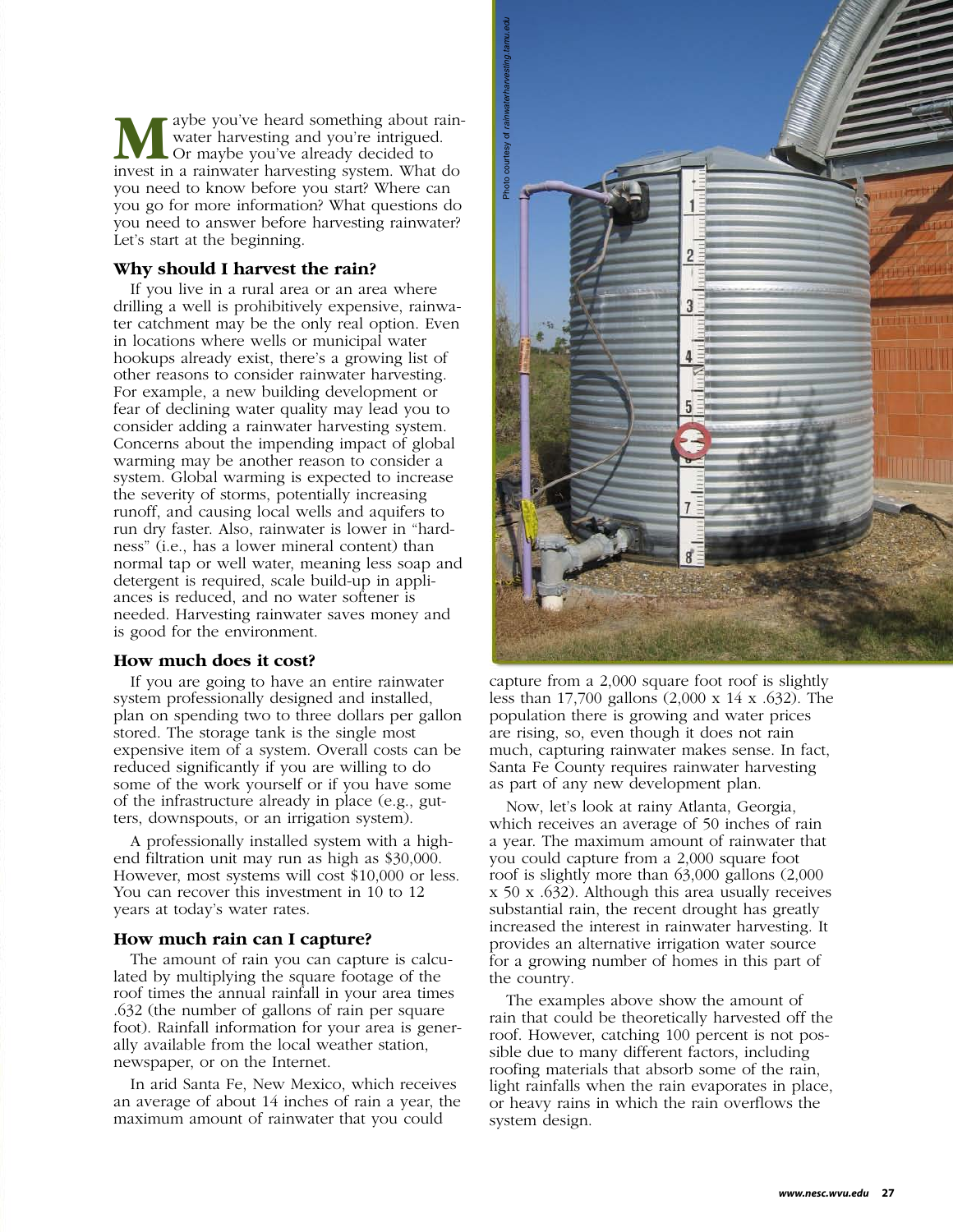The catchment rate is usually about 80 to 90 percent, depending on gutters, rainfall conditions and the efficiency of roofing material. Assuming that the 2,000 square foot roof is made of galvanized steel, which has a 90 percent catchment efficiency, the total likely amount of rain that could be captured in the Santa Fe example is about 15,900 gallons (2,000 x 14 x .632 x 90 percent) a year and in Atlanta, approximately 56,700 gallons (2,000 x 50 x .632 x 90 percent).

#### **What can I do with the rainwater?**

Normally, rainwater is used for irrigation and, therefore, greatly reduces potable water used for this purpose. In the summer, this can save 30 to 50 percent of the water used by an average household, depending on where you live.

### **Is it safe to drink?**

Rainwater must be purified before it is consumed. Rain will collect debris as it falls on the roof, and this needs to be removed through gutter screens and filters. Additionally, it may become contaminated with potentially harmful pathogens and should be treated by some type of purification system prior to being used as potable water.

Home purification systems usually have three components: 1) a cartridge filter, 2) a carbon filter, and 3) an ultraviolet (UV) light. The cartridge filter removes particles as small as five microns, the carbon filter removes minerals and heavy metals, and the UV light kills bacteria. These purification systems normally include a small holding tank (20 to 35 gallons) to store water after it has been treated and is ready for household consumption.

Other home water treatment options include reverse osmosis or distillation systems. Both of these options produce purer water, but they are not typically required for rainwater, and are more costly and less energy- and water-efficient.

# **Do I need approval?**

Approval requirements vary depending on where you live. In Colorado, for example, it is currently illegal to harvest rainwater. (Under existing Colorado law, all rainwater is supposed to be allowed to flow into streams to be used by water-rights holders. The fear is that wide spread use of rainwater harvesting will diminish flows into streams and rivers.) Other locales require little to no permitting if the water is to be used for irrigation.



If the water is going to be used for drinking, a permit will usually be required. In all cases, you should check with your local water utility or municipality to see if local permits are required. Rainwater harvesting is currently experiencing tremendous growth in the U.S., and many cities are updating their building and permitting processes to make it easier to install catchment systems.

# **Where do I start?**

First, examine your water use and then install water-conserving devices. These will usually pay for themselves in just a few years through savings of water and electricity. Check with your local water municipality, as many cities and counties are offering rebate programs to promote water conservation.

By installing low-flow fixtures and appliances like WaterSense®-approved shower heads,